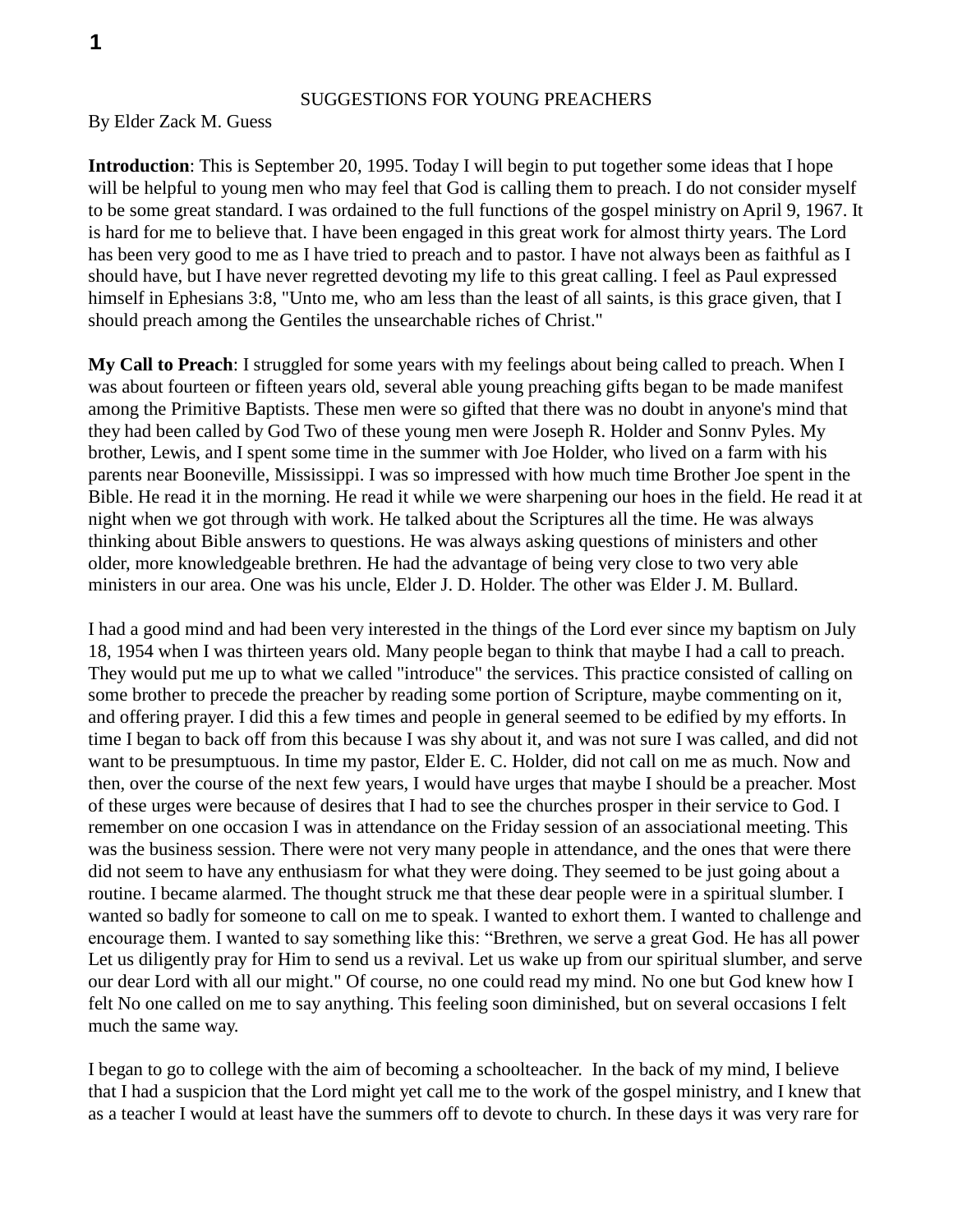any Primitive Baptist to believe in, much less teach, that a pastor should give his full time to the work of preaching and pastoring. One thing that I did in college I believe the Lord providentially led me into, that is the study of New Testament Greek. I took eighteen semester hours of Greek under Dr. Roy Watkins. I will say more about the study of Greek later, but it would be hard for me to overestimate the blessing it has been to have some knowledge of the language the Holy Spirit originally wrote the New Testament in! I believe the statement to be correct that "the best commentary on the English New Testament is the Greek New Testament."

As I went further in college, I proved to be a very apt student, and I loved the world of academics. I was very impressed with the study of history, and I was strongly influenced by several brilliant history professors that I studied under. I decided to pursue a Ph. D. degree in history and to become a college professor. All this time, however, I remained active in my church. Almost all my friends were church friends. An older cousin, James Allen Rushing, who subsequently became a Primitive Baptist preacher, was my best friend for several years. Most of my extracurricular activities were church related. I remained very interested in the prosperity of God's church.

When I was in my early twenties, the group which became Raleigh Primitive Baptist Church began to meet One of the leaders in this effort was the man who later became my father-in-law, Brother A.C. (Tony) Machiavello. The man who became the first pastor of this church, Elder Wiley Sammons, began to call on me to "introduce" services at the Friday night meetings which I almost always attended. Brother Tony encouraged me to study and prepare for the times when I would be called on to speak When I would speak Brother Tony would tell me that he had heard people say that what I had said edified them. I felt so inferior that I found this hard to believe, but this was encouraging to me. I began to study more and more. I began to think more seriously about the possibility that I was called to the ministry.

In my struggles about the call to preach I came across some material in *A Body of Doctrinal and Practical Divinity* by John Gill. Gill was writing of the various elements that constitute a call to the ministry. He wrote of "An internal call; which lies in gifts bestowed, and in the furniture of a man's mind, and in the disposition of it to make use of them in the service of God; for God never calls a man to any service, but he gives him abilities for it; which, when a man is sensible of, and is satisfied God has bestowed a gift upon him, he cannot be easy to wrap up his talent in a napkin, but is desirous of making use of it in a public manner; not by a mere impulse, through vanity of mind, and with ambitious views, and sordid ends; but from a principle of love to the souls of men, and to the glory of God; this is the internal call, of which a man's gifts are an evidence to himself and others." When I read this, it set my soul on fire. This was exactly a description of how I felt. As I began to contemplate this call to preach, I completely lost my interest in being a college professor. I was engaged in writing a thesis in pursuit of my M. A. degree in history. I went to my major professor and told him that I was not going to be a professor, but that I was going to be a preacher. I told him I had lost interest in my studies. I requested that he let me drop the thesis, take two more courses instead, get my M. A. that way, and be through with my schooling. He graciously agreed, and I was free to devote all my mental powers and leisure time to the Word of God! I was thankful and thrilled.

I have related this experience in the hope that it may be of help to others. I am not saying that the experience of everyone the Lord calls to preach will be exactly the same, but I do believe there will be some common elements. The only reasons any man should desire to preach and minister the gospel of the Lord Jesus Christ is for the glory of God and for the good of His people!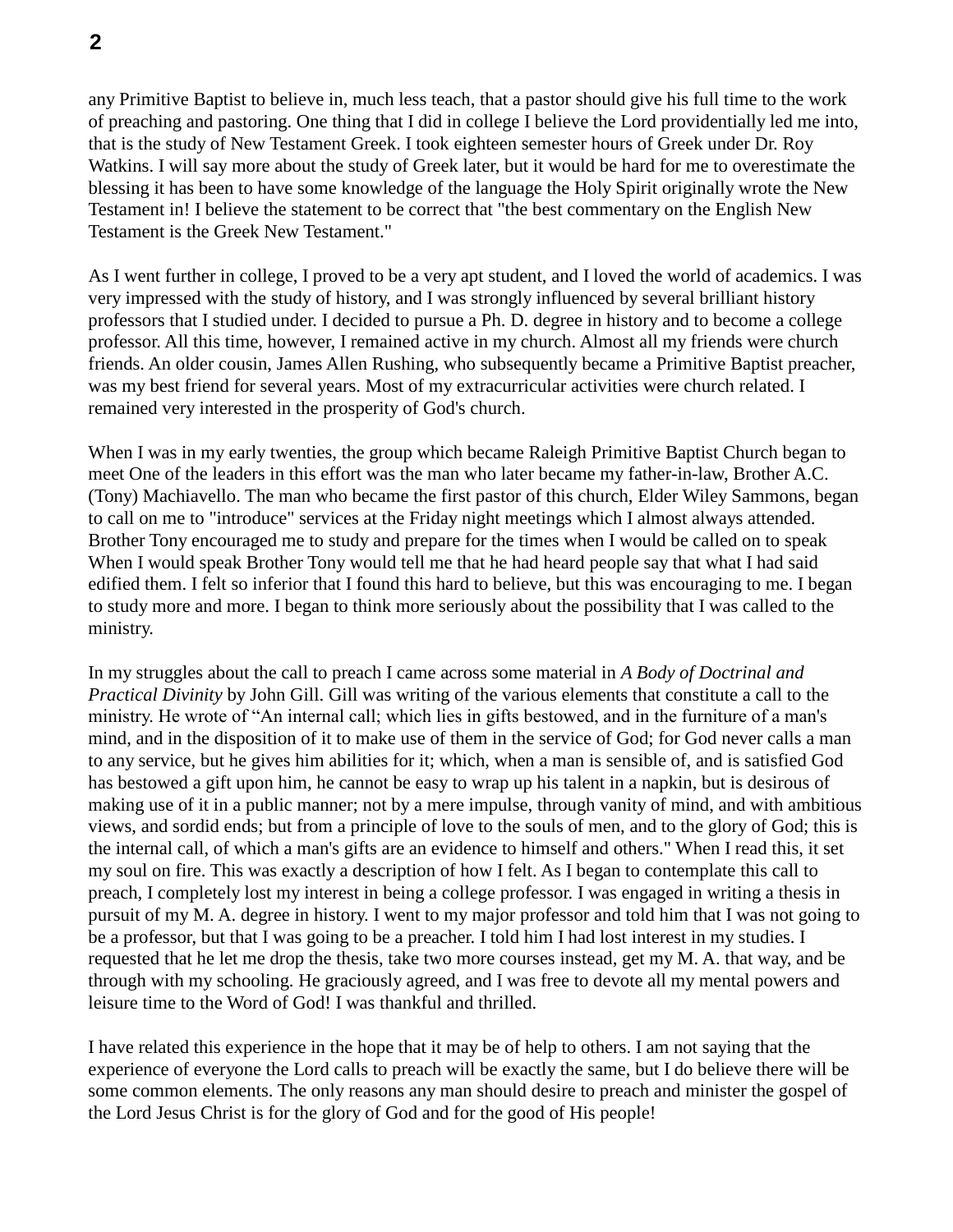A Father in the Ministry: It is very important for young men who hope to be gospel ministers among the Primitive Baptists to pray for the Lord to give them access to faithful older ministers who have learned vital things by study and by experience. Primitive Baptists, rightly so, do not believe in Theological Seminaries. These institutions were not set up by Christ. The method that was established in apostolic times for the training of ministers was the apprenticeship method. Jesus, Himself, used this method. The apostles were His companions for the duration of His earthly ministry. They watched how He handled situations. They heard Him preach. They asked Him questions. He often taught them in private settings. They even learned from Him as they heard Him pray. It left such a mark on them that we read in Acts 4:13, "Now when they saw the boldness of Peter and John, and perceived that they were unlearned and ignorant men. They marveled; and they took knowledge of them, that they had ban with Jesus."

From a reading of the New Testament it is obvious that this apprenticeship relation between older and younger ministers was tbe one designed by God to train preachers. The Apostle Paul referred to this relationship as a father, son connection. He referred to Timothy, Titus, and others as his sons. When Paul knew that he would soon depart this life, he gave Timothy instructions on how to train the future generation of preachers. He said in II Timothy 2:2, "And the things that thou hast heard of me among many witnesses, the same commit thou to faithful men, who shall be able to teach others also."

Each young man aspiring to the work of the gospel ministry should prayerfully seek out one or more older experienced men to help them in their preparation for this great work. They should watch the older man, maybe taking notes on their observations. They should ask him questions on what he believes about certain Scriptures, doctrines, and practices. They should ask him how he has or how he would handle certain problems. They should ask his advice on books to read, on methods of Bible study, etc. They should go with him as he does hospital visiting, visiting of shut- ins, and other pastoral work. They should ask him if there are any ways in which they might assist him. They should ask him if there are any mistakes that he has made, and that he would be willing to warn them to avoid. These are just a few suggestions on how a young minister could greatly benefit from the advice and example of an older minister.

I was blessed to have 1 very wonderful father ht the ministry, Elder Hassell Wallis. I met Brother Wallis when I was about twenty-four or twenty-five years old. What I found in him was a servant of the Lord who was honest and dedicated. He did not indulge in ecclesiastical politics, as many ministers did. With him the bottom line was not how best to please men but how to please God! He was a very controversial man, and was more interested in being Biblical than in being traditional. He never asked me to do anything dishonest. He always reminded me that God was my final Judge, and that I needed to be careful to find out what His will was and to do it. He did not try to tell me what to do all the time, but he was always ready to give his best advice when I asked for it. We prayed together, and visited the sick together

Then have been several other men who have had a great influence on me and on my development as a minister of the gospel. You need to lean all you can from others.

Memorizing Scriptures: I cannot emphasize too strongly the value of memorizing the Bible. There are several reasons why this is a good practice. For one thing, memorizing is good mental work. It guarantees that you will not become mentally lazy. Another good thing about this practice is that it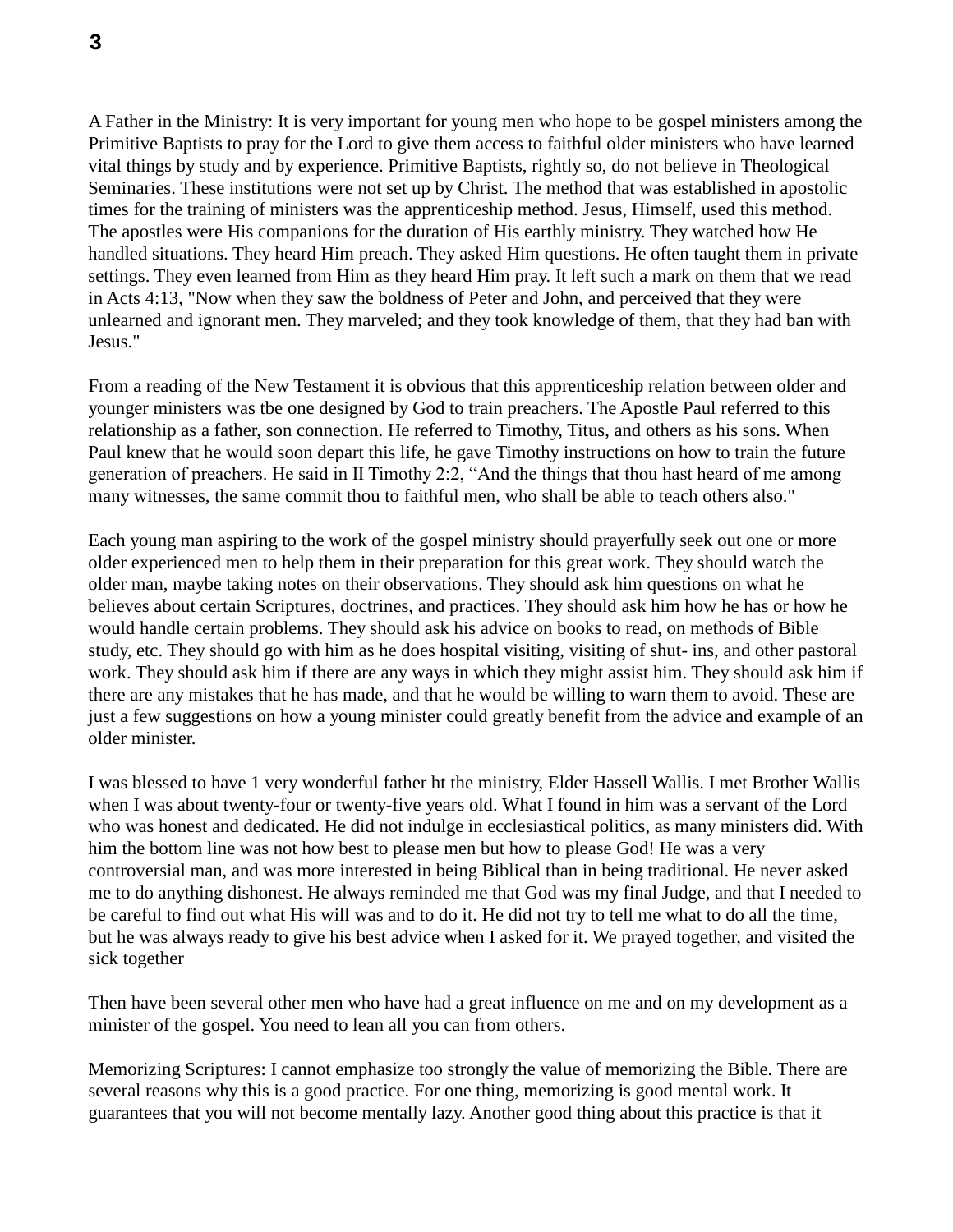forces you to examine every word of the Scripture you a memorizing in detail. As you do this, you will discover truths in the Scriptures that you would never have seen on a cursory reading. If you memorize, you will be carrying the Bible with you wherever you go. You will have the Bible in your mind, available for meditation, when you are driving, when you are bathing, when you a standing in line at the grocery store, when you are mowing the lawn, and on many other occasions.

Perhaps the greatest value to a preacher from memory work comes from the fact that when the Holy Spirit gives you preaching liberty on some subject, you can preach with much authority when you quote the inspired Word of God to prove what you a teaching. When the Lord Jesus Christ had finished the Sermon on the Mount, it was said of His teaching: "And it came to pass, when Jesus had ended these sayings, the people were astonished at his doctrine: For he taught them as one having authority, and not as the scribes." We don't have any authority of our own: but when we accurately quote Scripture, we have behind us the full authority of the inspired Word of God. When quoting of Scripture is done under the leadership of the Spirit of God there is great power in the sermon.

There are two primary ways of memorizing Scripture, and both should be done. Sometimes we should memorize entire books or chapters of the Bible. The first entire book I ever memorized was THE EPISTLE OF PAUL THE APOSTLE TO THE PHILIPPIANS. This was a wonderful experience. As I memorized this book, I studied it. I read it over and over and took notes on my reading. I looked up every word in the Greek. I read several commentaries on the book. I studied the circumstances surrounding the writing of this epistle. I did this by consulting conservative Bible dictionaries, Bible encyclopedias, Bible handbooks, etc. Eventually, I wrote a commentary of my own. I preached sermon after sermon from this wonderful book.

Since that time, I have memorized several other New Testament books, a number of chapters of Old Testament books, quite a number of Psalms, and other passages of Scripture. This has been a great blessing to me and I cannot recommend it too highly. I do not have a great facility for memorizing. For me it has to come by hard and constant work. I will sometimes work on one verse for an entire week! To memorize and stay at it you must set goals. For example, you must determine to memorize a certain portion each year. Carry the Bible with you at all times. Memorize every opportunity you get. Perhaps you can get someone to agree to memorize a portion of Scripture with you, and you can encourage andcheck up on each other.

Another type of memorizing that needs to be done is to memorize by subject matter. Some of these subjects should doctrinal and some should be practical. Every young Old Baptist preacher should have an intimate acquaintance with the doctrines of grace. He should be ready at all times to give an answer when people ask questions about basic doctrines. Also, if you have memorized several passages of Scripture on a doctrine, you will be amazed as you go over these passages in your meditations, how much the Lord will reveal to you about this truth. I will give several lists of Scriptures on several subjects that may serve as guidelines for you. None of lists is exhaustive, but each of them is just suggestive.

God's Sovereignty: I Chron. 29:12,12. Psalm 103:19. Psalm 115:1-3. Isaiah 49:9-11. Daniel 4:35. Acts 17:24-26. Ephesians 1:11. Romans 11:33-36. Revelation 4:11.

Total Depravity: Genesis 2:16,17; 6:5. Job 14:4. Psalms 51:5; 58:3. Proverbs 15:8. Jeremiah 13:23; 17:9. Matthew 15: 18-20. John 5:25; 8:41-44, 47; 10:26. Romans 3:10-19, 23; 5:12; 8:7,8. I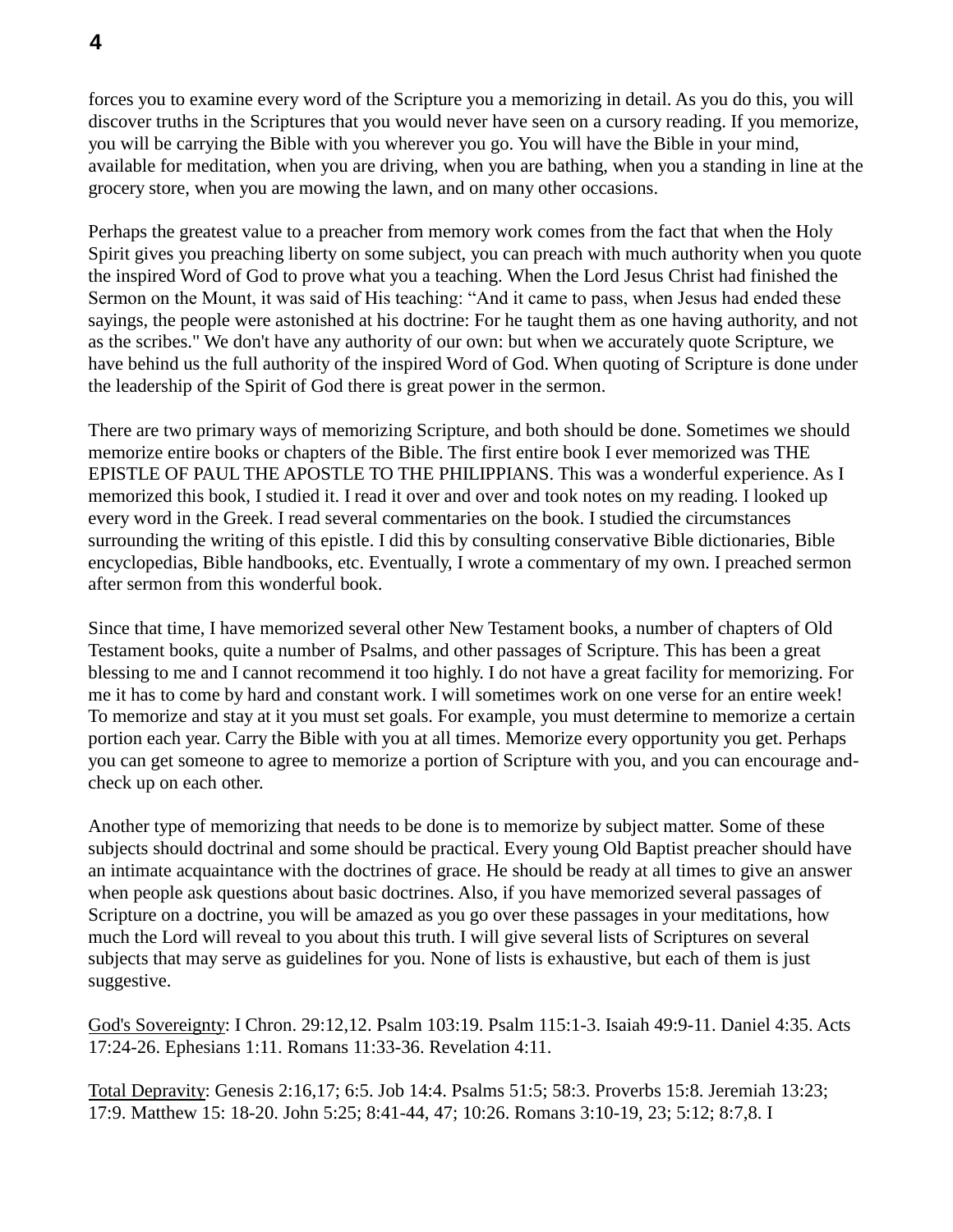Corinthians 1:18; 2:14. Ephesians 2:1-3. Colossians 2:13. Titus 1:15.

Unconditional Election: Deuteronomy 7:6-8. Psalm 65:4. Mark 13:20, 22. Luke 18:7. Romans 8:28-30, 33. 1 Peter 1:2. Romans 9:10-13; 16:13. Ephesians 1:4. Colossians 3:12. I Thessalonians 1:4,5. 2 Timothy 1:9; 2:10. 2 Peter 1:10. Revelation 17:8. Philippians 4:3. Luke 10:20.

Limited Atonement or Particular Redemption: Matthew 1:21; 20:28. John 10:12. Romans 3:24. 2 Corinthians 5:21. Galatians 3:13. Hebrews 9:12, 28. I Peter 1:18,19; 2:24,25; 3:18. Isaiah 53:5,6.

Irresistible Grace: Psalm 110:3. John 3:8; 5:25; 6:29, 37, 44, 63. Romans 8:28-30. 2 Corinthians 4:6; 5: 17. Philippians 1:29. Titus 3:5,6. I Peter 1:21. Preservation of the Saints: Philippians 1:6. John 10:27- 30. Romans 8:38,39. Jude 24,25.

The Importance of Doctrine: I cannot stress too strongly the importance of becoming acquainted with the great doctrines of the Bible. To do this become acquainted with books on Systematic Theology. There are several good ones. The soundest one overall is The Body of Divinity by John Gill. You should immediately get this for your library, and begin to become acquainted with it. You should become familiar with great themes such as: redemption, propitiation, justification, sanctification, predestination, etc. You should learn of the great themes that concern the Lord Jesus Christ such as: exaltation, humiliation, His active and passive obedience, His mediatorial offices of Prophet Priest and King. As you can see, there is much to lean and to rejoice in and to teach and preach about!

Studying: If you would be a useful minister of the gospel, you must study very much! You must find the time to study. This often means you have to give up some hobbies and other recreations which deprive you of study time. You must, "Study to shew thyself approved unto God, a workman that needeth not to be ashamed, rightly dividing the word of truth." (2Timothy 2:15) The people will be encouraged if they can tell you are growing in your knowledge of and devotion to the word of God. You must, "Meditate upon these things; give thyself wholly to them; that thy profiting may appear to all" (1Timothy 4:15) As you study, make a habit of writing down what you learn, and filing it away for future reference. You will be surprised at what you will forget, if you do not do this As the years go by and you learn more and more, your files will build up and you will have a rich source of study materials

You should make it a habit of doing diligent study for your entire ministerial career; but now, at the beginning of your ministry, is the most crucial time of study. You are now building the foundation for your entire ministry. The Primitive Baptists have been plagued with too many men who were too lazy to study, and who never became able in the Scriptures A lot more could be said about study methods, but I won't go into that here. This is a great subject which deserves a paper of its own. Consult with other ministers about their study methods.

Ministerial Library: A workman needs tools to adequately perform his job. Some of the most important tools that a gospel minister needs are good books and other sources of information. You need to consult with experienced ministers about what you need. You should begin to build up your library now, because books are becoming very expensive. You will need Bible dictionaries. encyclopedias, and handbooks. You will need concordances. You will need biblical maps, and atlases. You will need good commentaries. You will need good books on the History of Christianity. As a Primitive Baptist minister, it is absolutely imperative that you get as many books as you can which have been written by past and contemporary Primitive Baptist writers. This is just a suggestive list. Many more things could be said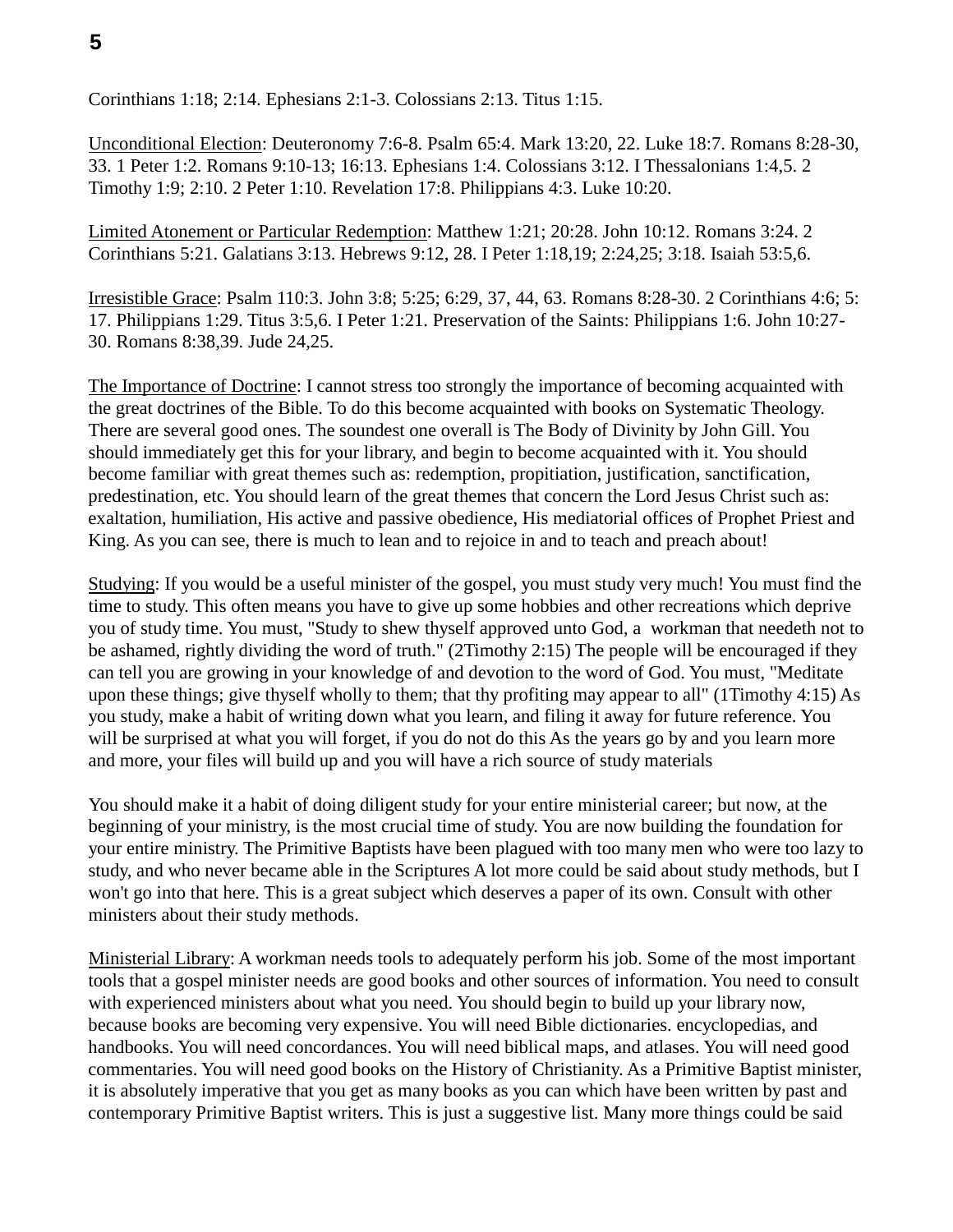but just get started! Much information is available today on computers, and I would encourage any young minister to become acquainted with these useful tools We have several ministers who are very knowledgeable in what is available.

Primitive Baptist History: There is a shameful and alarming ignorance today among many Primitive Baptists concerning their heritage. This is a very dangerous state of affairs. If we do not know where we have come from, we will not realize the significance of the present, and will have no guidance a to how to prepare for the future. Every PB preacher should be thoroughly familiar with the London Confession of Faith the Kehukee Declaration, the Black Rock Address, and with many other things that concern our past. We should even know of the mistakes and failures of our forefathers, so that we can avoid their mistakes. Every Primitive Baptist preacher should obtain and read *The History of the Church of God* by C. B. and Sylvester Hassell. Buy this book as soon as possible. There are some copies available now, but I doubt if 'it will ever be reprinted.

Biblical Languages: I mentioned earlier how great a blessing the study of New Testament Greek had been to me. Not only did I take eighteen hours in undergraduate school, later I took several courses on a more advanced level. There are many language helps available today, both in books and on computer, which make it possible to use a lot of Greek without having studied it, but there is really no substitute for actually studying the language. I will gladly recommend correspondence courses to any who may be interested. I would be willing to teach anyone either in person or by correspondence the equivalent of six semester hours of this wonderful language. It would also be valuable to study the Hebrew of the Old Testament. I once enrolled in a correspondence course in Biblical Hebrew from the University of Wisconsin. I learned some, but I never did finish the course. I regret that now. I do believe that Greek would be more valuable for most preachers than Hebrew but it would be wonderful to be able to some studying in each of them.

You would actually have to do a little Bible study using Biblical languages to see how exciting and how valuable it is. Doing word studies, alone, opens up a treasure house of spiritual truth!

Spiritual Living: Some ministers make the mistake of cramming their heads full of Biblical knowledge, but it has little effect on their lives. This is tragic! God did not call you to be a lecture, He called you to be a minister of the gospel You must not only teach the gospel you must live it! You must demonstrate a sweet spirit. You must be humble. You must be forgiving. You must be easy to get along with. You must live a life of the utmost integrity. You must be morally pure. You must have a very active and warm private prayer life. In short, you must demonstrate to the people of God how to live a Christian life. The people must see that you walk with God!

Wife and Family: Every man needs a good wife, but you have got to have one! A minister's wife can either be a great help a great hindrance to him. Not every good, Christian woman is cut out to be a preacher's wife. Most likely, if you are as dedicated as you should be, your wife is going to have to live on a lower standard of living than if you were engaged a some other life work. Some women are not willing to do this. If they are, they may not do it cheerfully. A minister's wife lives in a "glass house." She has to endure a lot of social pressures. In short, it is not easy to be a preacher's wife. You will have to ask God to give you a very dedicated Christian, who loves you and the cause of Christ, and the work you am doing as a minister, or you are going to be in big trouble! Any of you that know my situation know that my wife is a great blessing to me. She constantly encourages me in my work She is very hospitable. It is hard work to extend hospitality. Being hospitable means being willing to do a lot of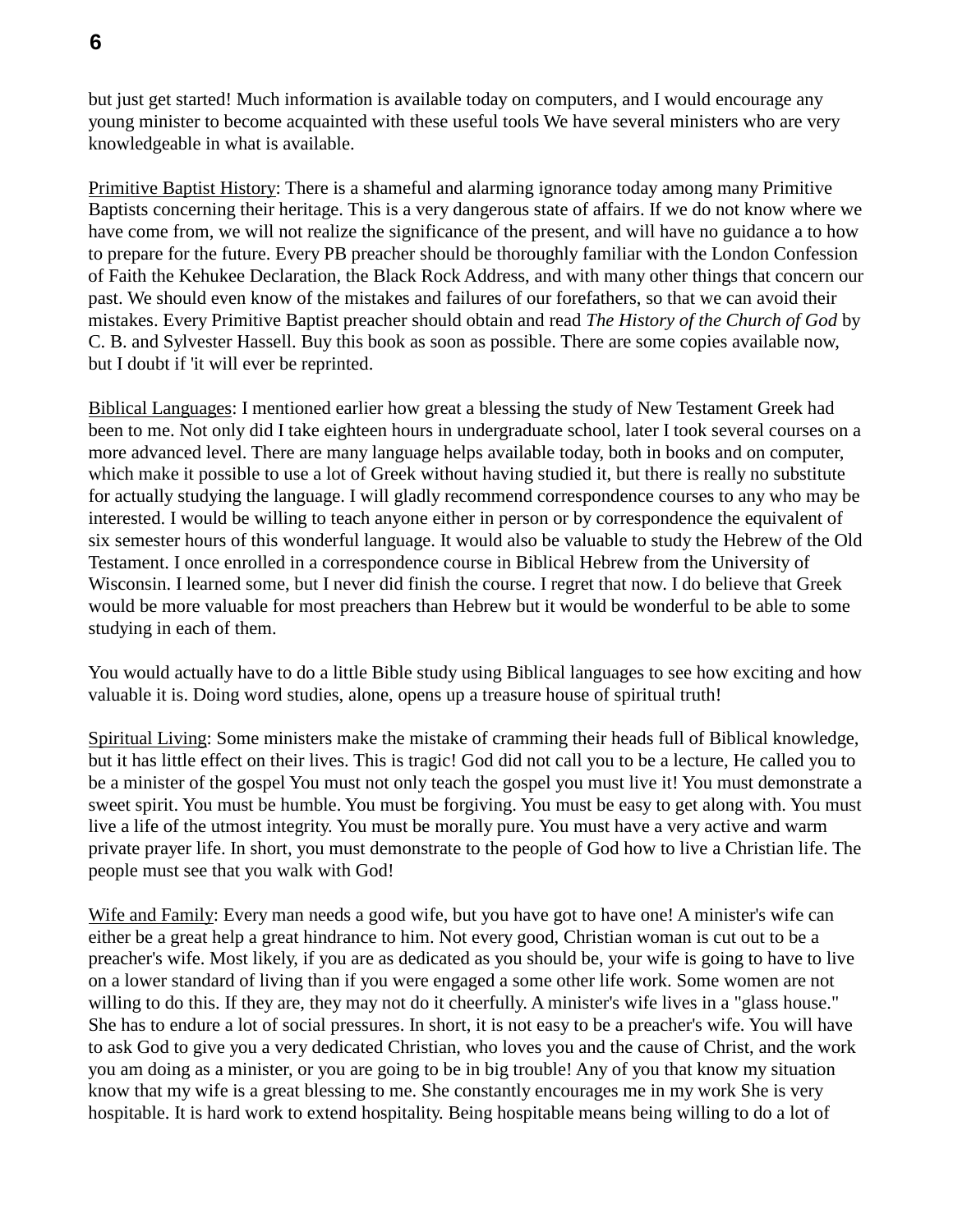**7**

extra cooking and house cleaning. It means burning a lot of "midnight oil" Many woman are not willing to do this.

If the Lord does bless you to many and children, then you must put a lot of work and prayer into being a good parent. Paul told Timothy that children of pastors are reflections on those pastors. The behavior of your children will either greatly strengthen or greatly weaken your ministry. This it another area in which you need a good wife, who shares your Biblical ideas of rearing children.

Full-Time Ministry: When a man first begins to preach among the Primitive Baptists, it is very rare for him to be able to devote his entire time to the work of the ministry. Many of our churches are too small to provide full financial support to their pastor. Others could do this but don't, either out of ignorance or covetousness. You must be prepared to "make tents." Some dedicated ministers have to do this for their entire ministerial careers. However, you should prayerfully strive to get to the point where you can devote all your time to "prayer and to the ministry of the word." To do this you need to learn to have a more modest lifestyle than most people enjoy. You may have to rent or buy a more modest house. You may have to drive a used car. You may not be able to dress in name brand clothes. You may not be able to have a lucrative retirement plan. All this may sound a little sobering, but if you are not dedicated enough to the great work that you believe God has called you to, to make a few sacrifices, you are probably not going to have much of an impact on your generation.

Above Reproach: This is one area that people do not want to talk about, but we must. Many ministers have made ship wreck of the faith by committing sexual sin. How sad to see a man fall because he succumbed to Satan's temptations. Never flirt with any woman. Do not compliment any sister in the church on the way she looks. Do not tell her you like her dress, or the way her hair is fixed. This is playing with emotional dynamite! Keep your conversation with the opposite sex on a very spiritual level. Be extremely careful when you may be called upon to counsel or advise some woman. I would suggest that you talk this matter over with some experienced ministers and learn safeguards from them.

Love the Sheep: Remember that God's children are called sheep. Sometimes they can do some exasperating things. They can be stubborn and unresponsive. Resist the temptation of getting mad at them and "chewing them out." Tell them the truth but do it in love. Prove by your constant pastoral care of them that you really do love them. Pray for them often. One of the best things that any pastor can do is to pray over the church membership list a a regular basis. A wise old minister told me many years ago that if you come down hard on God' a people in the preaching, you had better make sure before you do this that they know you love them. Otherwise they will resist your ministry.

Counseling: One of the most important parts of your work as a pastor will be in advising or counseling people from the Word of God. People often need help with real problems in their daily lives. Many ministers do not like to get involved in this work, because it is sometimes very difficult and time consuming. Most ministers feel inadequate for this work. Other ministers are willing to do it but they read the wrong books and go about it the wrong way. Counseling is very popular in Christian circles today. The bookstores are full of books on "Christian" counseling. Most of them, however, are very unsound. They try to come up with some kind of mix with the Bible and one or more schools of thought from modern psychology.

Back in the early 1970s I came across a book that I fully believe God directed me to in His marvelous providence. This book set me on fire, and showed me the way how to counsel using nothing but the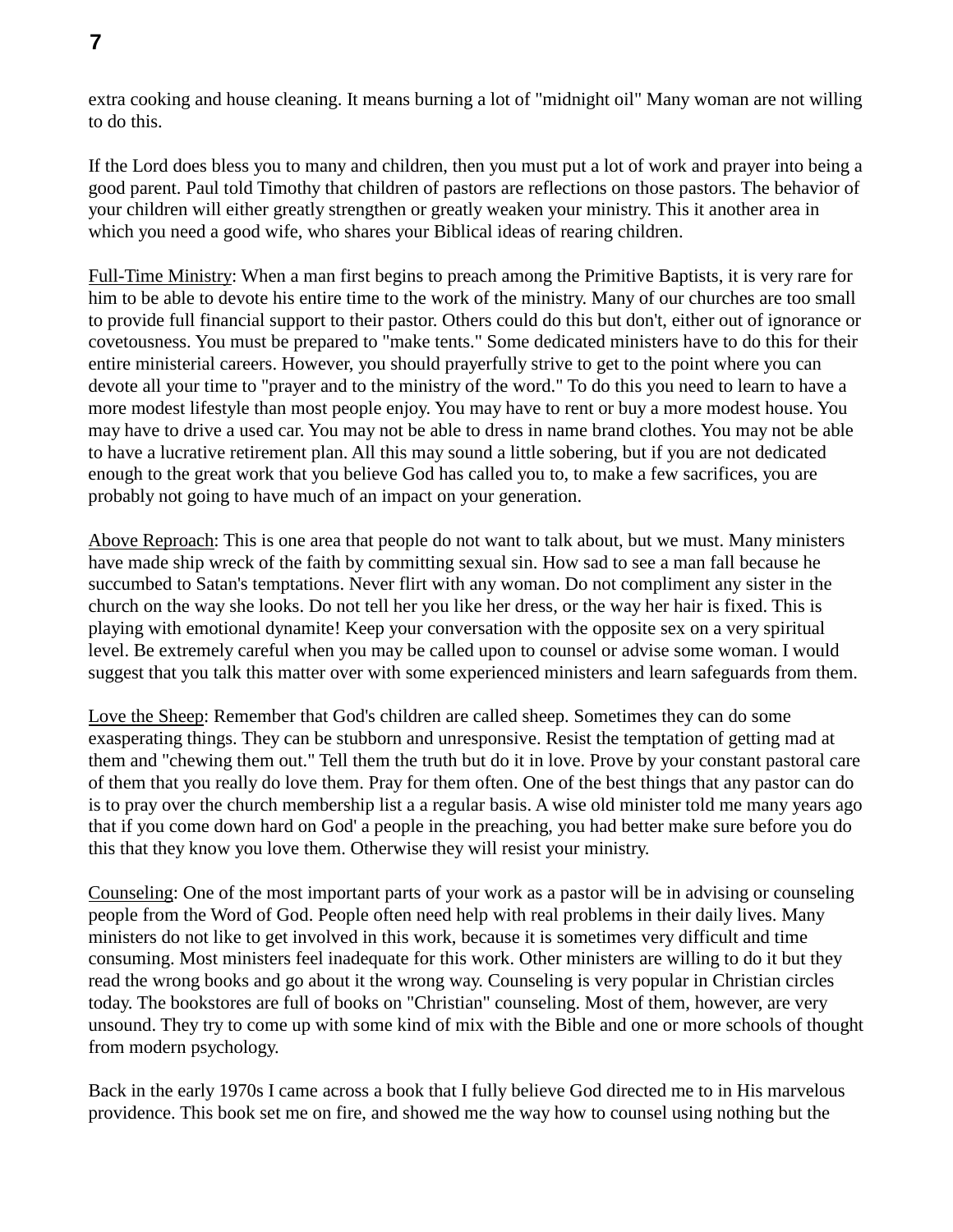**8**

Word of God. The book was *Competent to Counsel* by Jay B. Adams. If you will read this book and if you believe the Bible, you will see why it had such an impact onme. It is so clear, it is just self explanatory. Adams has written many other works on counseling since then, and most of them have been outstanding. One of his books that I consider to be indispensable is *The Christian Counselor's Manual*. You need to learn to do premarital and marriage counseling. You need to help people in their daily living. One of the advantages to reading Adams' books is that you will get many ideas for sermons from them. We live in an ungodly age when the Lord's people desperately need instruction from the Word of God on how to conduct their daily lives. Much more could be said about this, but if you will start with *Competent to Counsel* right now and read a few pages a week, the Lord will lead you into further study. Elder Lasserre Bradley, Jr. is also a proponent of Jay Adams' work, and he has an album of tapes that would be very helpful.

Pastoring: Preaching is only part of a minister's work. He must shepherd or pastor God's people. It is a sad fact that many able Primitive Baptist preachers are not good pastors. One reason for this is that pastoring is hard work. You must commit a lot of time and prayer to this work. It is not as stimulating or exciting as is pulpit preaching. But the work is absolutely vital if the churches of the Lord Jesus Christ are going to be built up. The best way to learn to pastor is to apprentice under an experienced pastor. Watch him. Go with him as he pastors. Pick his brain. A very good book on this subject was also written by Jay B. Adams. It is *Shepherding God's Flock*. Get this book now and begin to read a few pages a week in it. There are many ideas of how to take care of God's people in these pages. You will have to read the book with discretion because Adams is a Presbyterian and some of his ideas on church government are not correct. You can also get some good hints on pastoring from the practical section of *The Body of Divinity* by John Gill. You should make it a lifetime work of always sharpening your pastoral skills

Don't be a "prima donna." Some ministers think that they must always wear a suit and tie and that they are above doing a little manual labor. Do not succumb to this trap. Nothing draws men together faster than working together on a common project. When you are working and feeling close to each other, there is a good opportunity for a brother to "open up" and tell you of something that has been burdening him. I am not a good plumber, but a few years ago I spent a day as kind of a plumber's helper as we were working on a church related project. I handed him tools and helped in other ways. He had had some bad experiences with preachers in the past. I found out later that he had been moved by the fact that he knew there were some preachers who were "not afraid to get their hands dirty." I believe since that time that I have been of some sspiritual benefit to him.

Preaching: Of course, if God has called you to preach, this is the most vital part of your work. Do not be artificial. Do not try to copy someone else in your speaking style. Be yourself. But, be your self. This has been one area of my ministry that I have not worked on hard enough. I usually speak too fast, and do not always enunciate my words clearly enough. Listen to yourself on tape with the intent of detecting and correcting weak points. Ask mature Christians to give you constructive criticism on your pulpit delivery. Always be trying to improve. Remember, however, that the best eloquence you will ever demonstrate from the pulpit will be when you are filled with the Holy Spirit. You need to spend much time in prayer that God would graciously fill you with His Spirit and that He will give you preaching liberty. You cannot store this up. You must be totally dependent on God each time you attempt to preach. If you must, use a outline or a few notes. However, be sensitive to the leadership of the Holy Spirit as you preach. As you gain experience in the ministry and gain a good bit of Biblical knowledge, you will be able to do more extemporaneous preaching You will be able to be more flexible as you